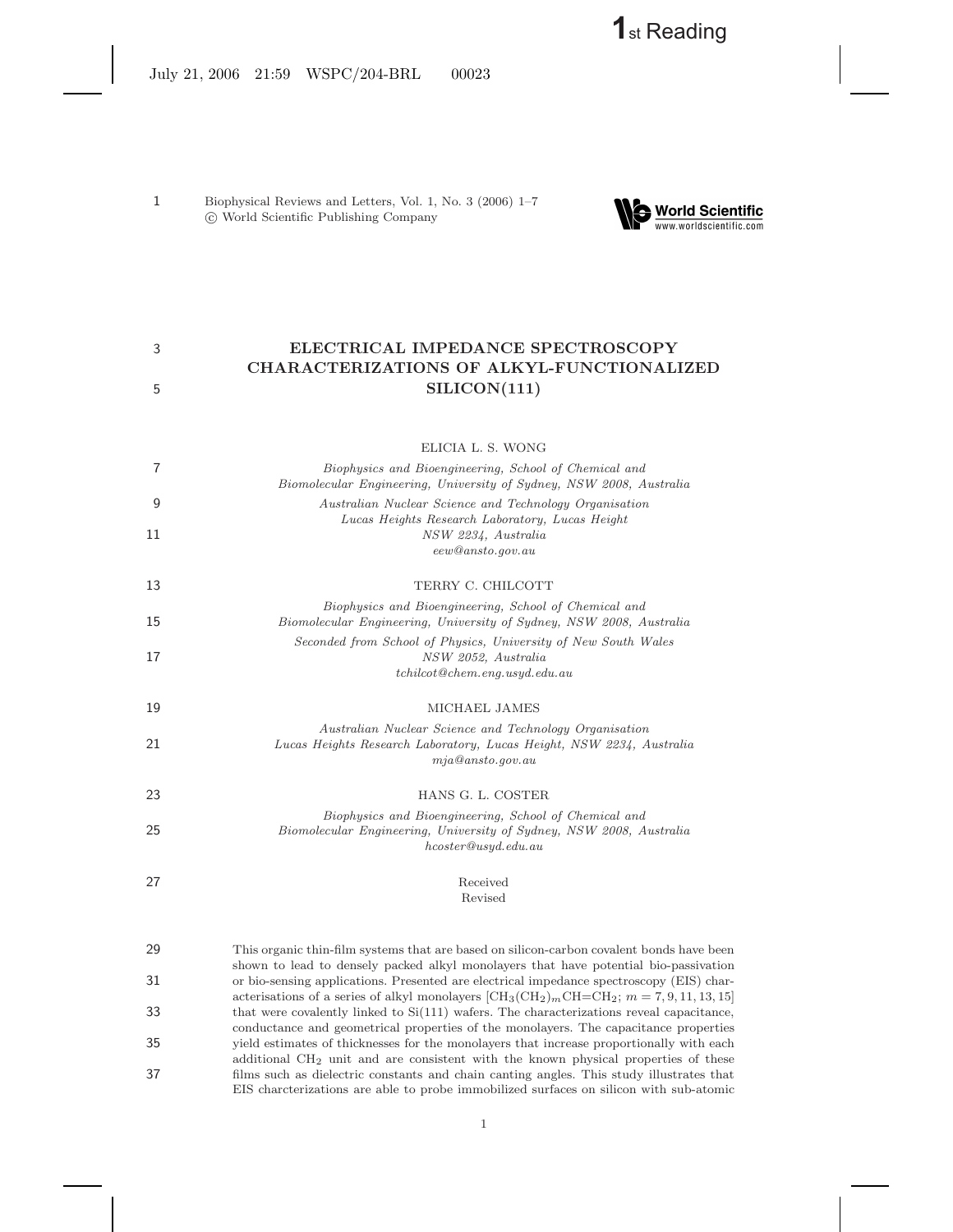2 *E. L. S. Wong et al.*

1 resolution which is so important in the development of practical bio-passivation or biosensing applications.

3 *Keywords*: Electrical impedance spectroscopy; self-assembled monolayer; thin film.

## **1. Introduction**

5 The formation of self-assembled monolayer (SAMs) utilizing either the thiol-gold or organosilanes-silica chemistry have illustrated the powerful approach of harnessing 7 "self-assembly" in the production of novel nanoscale biomolecular architectures on electronic solid surfaces. To gain a greater insight into the strategies for controlling 9 the self assembly of the monolayers (SAMs), their bio-functionalization and the interfacing of the biological event with the electronic substrate, a detailed under-11 standing of the structure, molecular packing, surface termination and electrical storage, and conduction properties of SAMs are required. X-ray photoelectron spectroscopy  $(XPS)$ ,<sup>1</sup> ellipsometry,<sup>2</sup> transmission electron microscopy  $(TEM)$ ,<sup>3</sup> atomic force microscopy  $(AFM)^{4,5}$  and scanning tunneling microscopy  $(STM)^{6,7}$  have pro-15 vided excellent bases for furthering the knowledge of the structure, order and bonding of SAMs. However, these techniques are either destructive or disruptive of the 17 fundamental chemistries taking place at the bio-substrate interface that constitute the crucially important sensing (e.g. biorecognition) processes. Further, these tech-19 iques only probe the chemistry across a very small area (a few nm<sup>2</sup> or  $\mu$  m<sup>2</sup>) and sometimes only the surface of that area, which might not be a true representa-21 tion of the chemistry taking place over the whole surface and within the modified substrate.

23 The Electrical impedance spectroscopy (EIS) is a non-destructive and nondisruptive technique, that has proven effective in monitoring biological function 25 and ultra structure *in vivo*.<sup>8</sup> Described herein is its use in characterizing a series of alkyl monolayers covalently bonded to the surface of highly doped Si(111) wafers 27 in contact with an electrolyte. The formulas for the series are given by

$$
CH_3(CH_2)_mCH=CH_2; \quad m = 7, 9, 11, 13, 15
$$

29 which henceforth will be denoted by the notation  $C_n$  (i.e. C10, C12, C14, C16 and C18, respectively) where  $n$  denotes the total number of carbon atoms comprising 31 the alkane. These charcterizations illustrate the potential of EIS studies to elucidate the origin of electrical conduction in these layers.

# 33 **2. Experimental Procedure**

# **2.1.** *Materials*

35 Reagent grade 1-decene, 1-dodecene, 1-tetradecene, 1-hexadecene, 1-octadecene, potassium chloride, hexane, tetrahydrofuran, dichloromethane, and methanol were 37 purchased from Aldrich Chemicals (Sydney, NSW, Australia). Hydrogen peroxide, concentrated sulphuric acid, and absolute ethanol were purchased from Ajax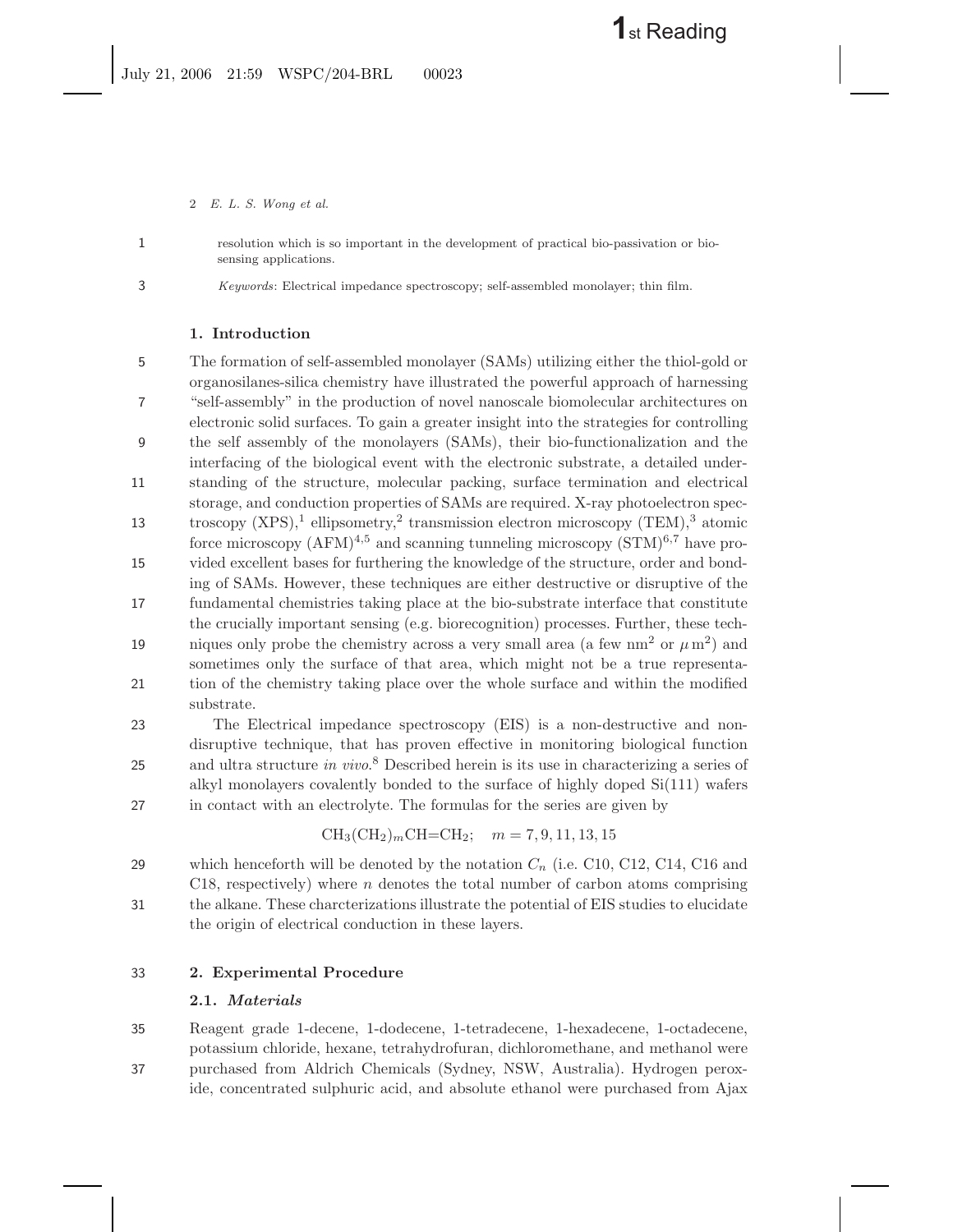*Electrical Impedance Spectroscopy Characterizations of Alkyl-Functionalized Silicon(111)* 3

1 (Sydney, Australia). 40% ammonium fluoride was obtained from Kanto Kagaku Singapore Pte Ltd. (Singapore). All the chemicals were used as received without 3 further purification. Milli-Q (18 MΩ cm) was used for the rinsing and preparation of solutions.

## 5 **2.2.** *Preparation of Si-C linked monolayers*

Highly doped Si(111) wafer pieces (n-type,  $0.01-0.1 \Omega$ cm) were cleaned, etched in 7 ammonium fluoride solution and functionalized by hydrosilylation *via* thermal activation in neat alkene solution. The freshly etched Si(111)-H wafer was then added 9 to neat n-alkene (liquid) contained in a Schlenk flask that was heated in an oil bath under vacuum. After cooling the functionalized silicon wafer was rinsed with 11 hexane, dichloromethane, tetrahydrofuran, and ethanol and dried thoroughly under

a stream of nitrogen.

### 13 **2.3.** *EIS measurements and analysis*

Gallium–indium eutectic was applied to surface of one side of the silicon wafer. The 15 wafer was placed on a metal plate with the gallium–indium eutectic face forming an electrical contact of very low electrical resistance with the plate. An O-ring 17 of area  $1.81 \times 10^{-5}$  m<sup>2</sup> was then placed on the functionalized surface and held in place by a sealed chamber into which a 33.3 mM potassium chloride electrolyte 19 was perfused. The chamber also supported platinum and  $Ag|AgCl$  electrodes that were immersed in the electrolyte and served as a reference and counter electrodes 21 for the impedance measurements. The functionalized silicon wafer served as the working electrode for the impedance measurements which were performed using a 23 high precision low frequency impedance spectrometer (INPHAZE Pty Ltd). This impedance spectrometer<sup>9</sup> has particularly good phase angle resolution which allows 25 very precise determination of the capacitance (as well as the conductance) of the alkane films.

27 The contributions to the measured impedance derive from the electrolyte and monolayer whose bulk electrical properties are commonly modeled as Maxwell– 29 Wagner elements comprised of a single conductance component g representing the electrolyte and a single capacitance component  $c_n$  representing the monolayer. This 31 assumes that the conductance of the alkane monolayer is very small compared with the admittance of the capacitance element over the frequency range of interest. The 33 total impedance of the system is then given by

$$
Z_T = \frac{1}{g} + \frac{1}{j\omega c_n},\tag{1}
$$

35 where  $\omega$  is the angular frequency of the AC current used for the impedance measurements and  $j \equiv \sqrt{-1}$ . The electrically equivalent circuit for this model is shown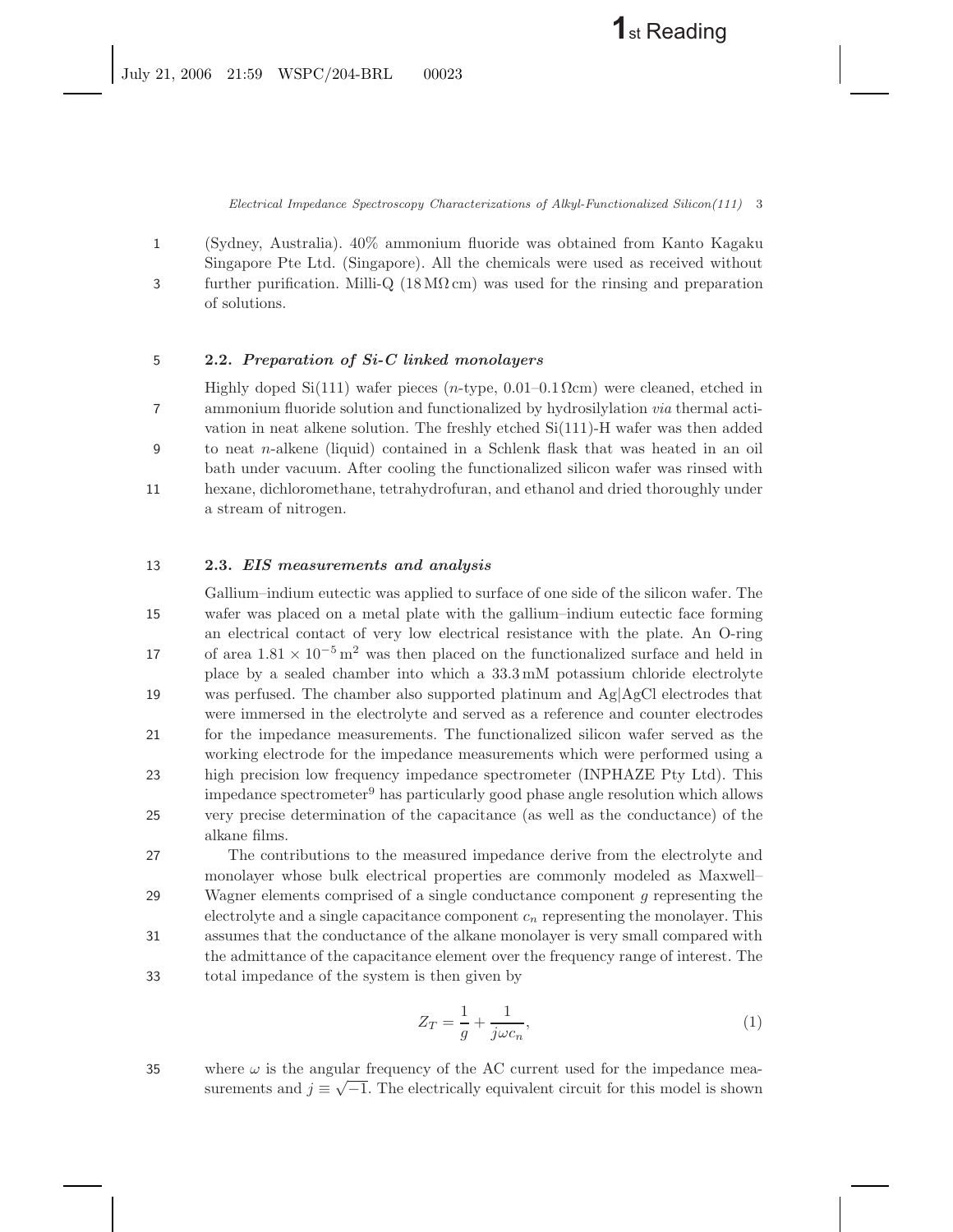# **1**st Reading

4 *E. L. S. Wong et al.*

1 in Fig. 1. The dependence of the impedance on frequency provides a means of distinguishing between these contributions. For example, the total capacitance and its 3 limiting value at low frequencies are given by

$$
c_T(\omega) \equiv \text{Im}\left[\frac{1}{Z_T}\right] \frac{1}{\omega} \approx c_n \quad \text{and} \quad c_T(\omega \to 0) \approx c_n \tag{2}
$$

5 respectively. And the total conductance and its limiting value at high frequencies are given by

$$
g_T(\omega) \equiv \text{Re}\left[\frac{1}{Z_T}\right] \quad \text{and} \quad g_T(\omega \to \infty) \approx g \tag{3}
$$

respectively. The former yields the thickness, t, of the monolayers which is given by

$$
t_n = \frac{\varepsilon_l \varepsilon_0}{c_n},\tag{4}
$$

where  $\varepsilon_l$  is the dielectric constant of the organic layer (= 2.05, which is the accepted 11 range for alkanes<sup>10</sup>) and  $\varepsilon_0$  is the permittivity of free space (= 8.85 × 10<sup>-12</sup> F). The conductance element representing the electrolyte yields the distance d of the

13 reference electrode from the surface of the alkyl layer which is given by

$$
d = \frac{\sigma}{g},\tag{5}
$$

15 where  $\sigma$  is known conductivity of the electrolyte. In these experiments every attempt was made to locate the reference electrode in the same position for each alkyl layer, 17 i.e. to maintain d constant.

### **3. Results and Discussion**

- 19 Figure 1 shows the impedance spectra obtained for the series of alkyl monolayers on silicon. The spectra are expressed as dispersions of the conductance and capacitance 21 with frequency in order to distinguish between the contributions arising from the monolayers and electrolyte that are given by Eqs. (2) and (3), respectively, which 23 derive from Eq. (1). The curves in Fig. 1 are the theoretical dispersions of conductance and capacitance with frequency generated by Eq. (1) that were fitted to 25 the impedance spectra. The theoretical dispersions can be seen to predict generally the observed dispersions over the whole frequency range and for all chain lengths 27 of the alkyls (i.e. all  $n$ ). The predictions are very precise for the conductance at high frequencies and for the capacitance at low frequencies, where the dispersions 29 plateau to values which are independent of frequency yielding in the first instance, an estimate of the capacitance of the monolayers  $c_n$ , and in the second, an estimate 31 of the conductance  $g$  of the electrolyte.
- The estimated values for g were consistent with the known conductivity of a 33 100 mM KCl electrolyte and the distance d of the reference electrode from the electrolyte/monolayer surface as described by Eq. (5). The variation in these values 35 was attributed to variations in  $d$  as a consequence of the unavoidable displacement of the position of the electrode when changing silicon wafers.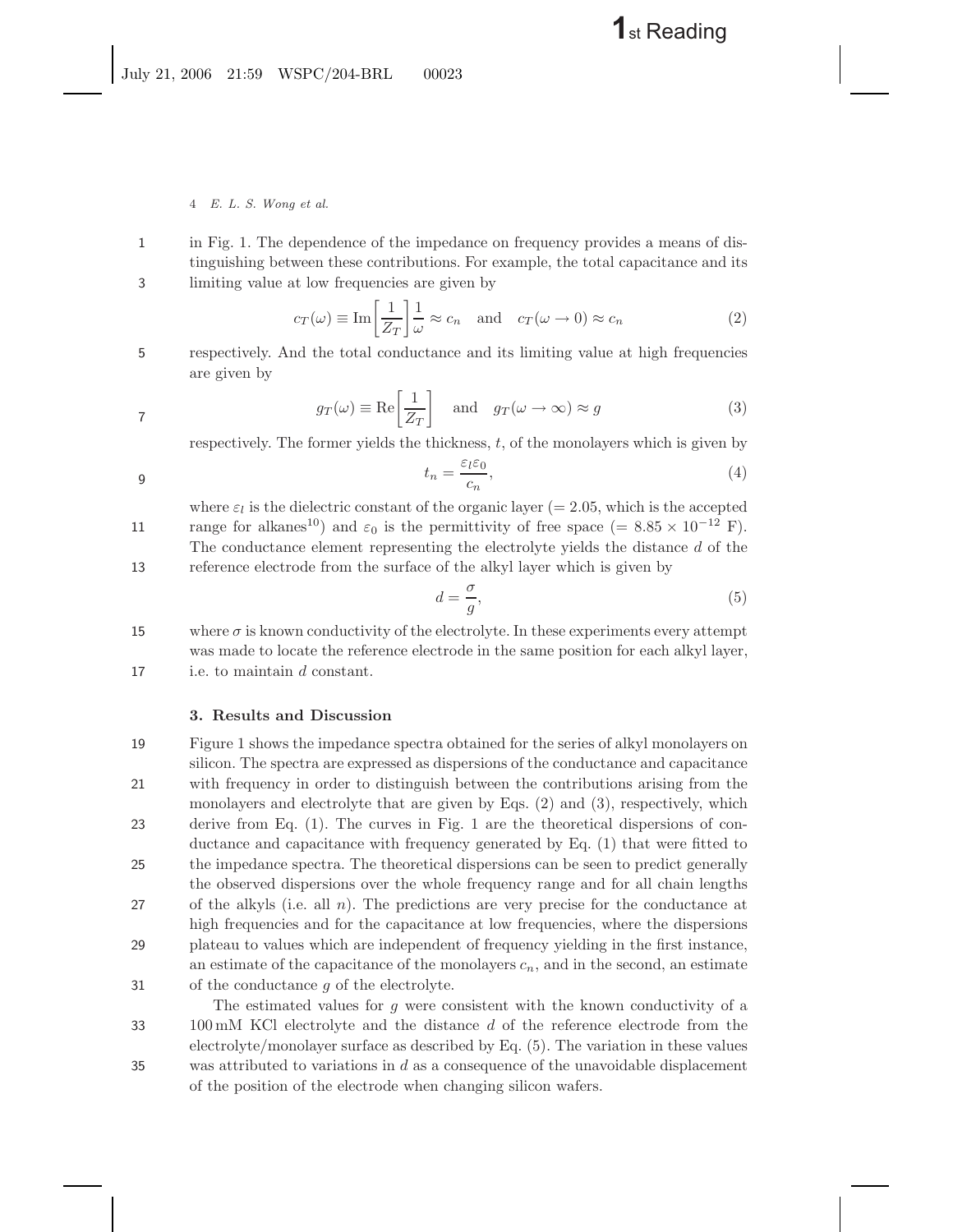

*Electrical Impedance Spectroscopy Characterizations of Alkyl-Functionalized Silicon(111)* 5

Fig. 1. Dispersions of the conductance and capacitance with frequency  $f = \omega/2\pi$  for Si–C linked monolayers of alkyl chain lengths denoted by  $n$ . In most instances the symbols representing the data are larger than the standard deviations. The inset is an expansion of the scale of the capacitance data at low frequencies in which the symbols are not shown to illustrate that the standard deviations increase with increasing  $n$ . The curves represent the fits of the Maxwell– Wagner model given by Eq. (1) to these spectra.

1 Figure 1 shows that the capacitance at low frequencies decreases with increasing chain length  $n$ , which is consistent with trends reported by Yu *et al.*<sup>11</sup> for chain 3 lengths of  $n = 2, 6, 10$ , and 15 for monolayers in contact with 0.1 M H<sub>2</sub>SO<sub>4</sub> + 2% HF and interfacial capacitive measurement obtained for alkanethiol monolayers on 5 gold.<sup>12,13</sup> Equation (2) shows that capacitance measurements, this frequency range reflect those properties of the monolayers, i.e.  $c_n$  in Eq.  $(1)$ , values for which can 7 be substituted into Eq. (4) to yield estimates of the thicknesses of the monolayers. The inset to Fig. 1 shows the capacitance plots on a greatly expanded scale 9 and reveal that the standard deviations for the capacitance measurements in this frequency range are very small and hence also the standard deviations for the esti-11 mates of thicknesses will be very small. This is reflected in the plots of calculated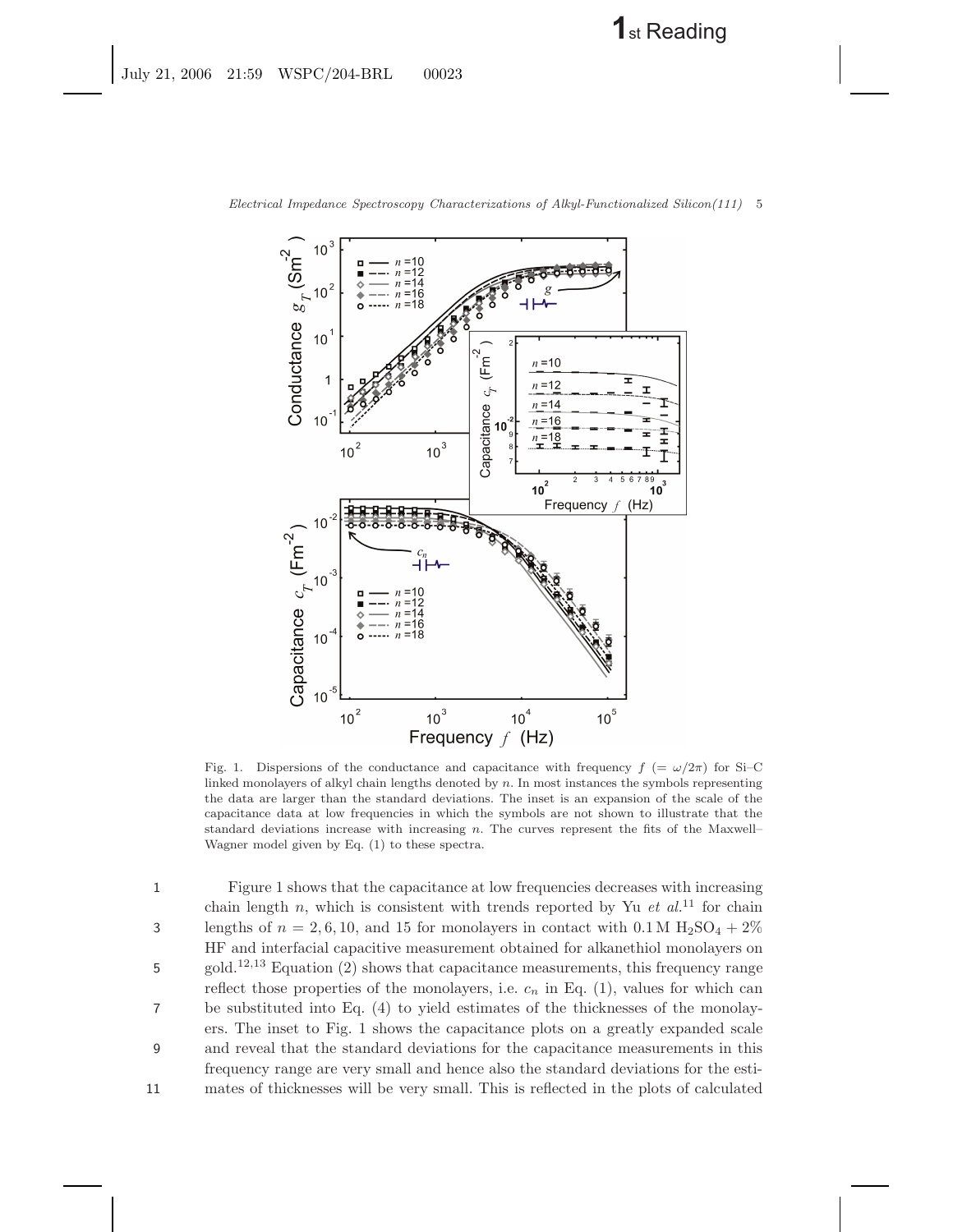July 21, 2006 21:59 WSPC/204-BRL 00023

6 *E. L. S. Wong et al.*



Fig. 2. Thicknesses of the alkyl monolayers estimated from EIS data as a function of alkyl chain length n. Estimates were obtained using Eq. (4) and capacitance values for c*<sup>n</sup>* obtained from fitting Eq. (1) to the EIS spectra shown in Fig. 1. The line reveals a strong linear correlation between thickness  $t_n$  and n for  $n = 10$  to 16. A larger increase in thickness tn is seen for a further increase in the chain length to 18.

1 thicknesses of the alkyl layers as a function of n. This is shown in Fig. 2, where the symbols representing the estimates are larger than the standards deviations for 3 these estimates.

Estimates of the thickness can be seen in Fig. 2 to increase with increasing 5 chain length n. The trend is highly linear for  $n = 10, 12, 14$ , and 16 (1.299 Å/atom with correlation coefficient of 0.992) but does not extend to the alkyl monolayer 7 of longest chain length (i.e.  $n = 18$ ). Further, the inset in Fig. 1 shows that the standard deviations of the capacitance measurements, which form the bases of the 9 estimates of thicknesses, increased with increasing chain length. This suggests that the thickness of an alkyl layer is more variable over time and the degree of the 11 variation, became more pronounced with increasing chain length  $n$  and was most pronounced for  $n = 18$ . The variations in thickness with time and the larger than 13 expected thickness for the alkyl layer of chain length 18 may be the result of variations in the canting angle, i.e. the inclination of the alkyl molecules with respect 15 to the surface normal.<sup>14,15</sup>

Estimates of the canting angles were  $37.9°$ ,  $36.5°$ ,  $36.0°$ ,  $35.5°$  and  $30°$  for  $n =$ 17 10, 12, 14, 16, and 18, respectively, which are in good agreement with other reported values for alkyl monolayers on  $Si(111)$  and  $Si(100)$  surfaces (e.g. Linford *et al.*<sup>16</sup>) and analogous chain length of thiols on gold.<sup>17</sup> Theoretical calculations also indicate that a  $\sim 30^{\circ} - 38^{\circ}$  canting angles on gold minimizes the energy for these surfaces.<sup>18</sup> 21 The EIS data yielded estimates of the canting angle that decreased with increasing n. The trend was highly linear for  $n \leq 16$  as per the dependence of estimates 23 of the thickness on n shown in Fig. 2. Though the canting angle estimated for

 $n = 18$  was consistent with the general trend it departed significantly from the 25 linear relationship established for shorter chain lengths.